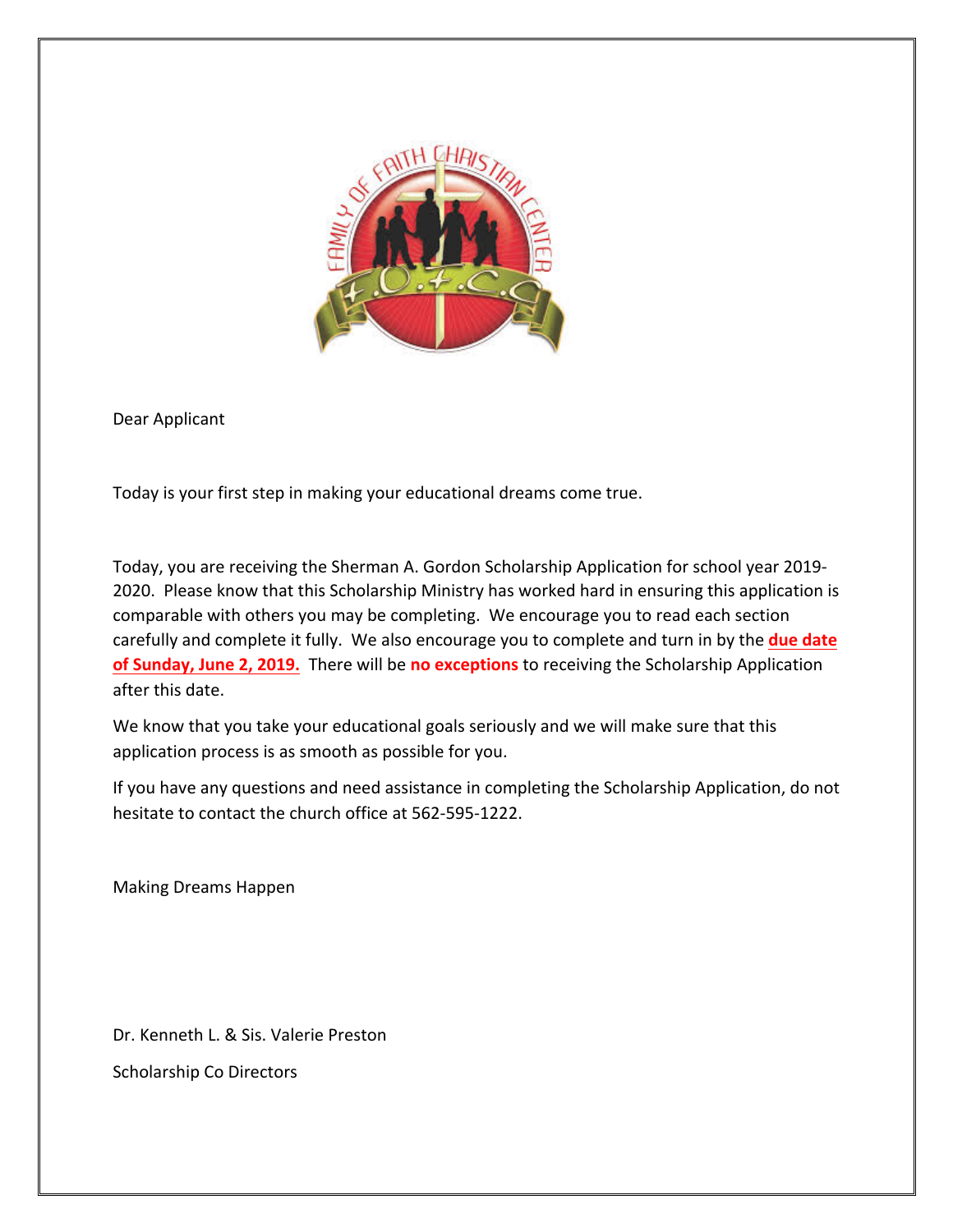# **FAMILY OF FAITH CHRISTIAN CENTER**

- **A. New Application - Complete Entire Packet**
- B. **Renewed Application - Update Personal Info***rmation* **(if applicable) and Submit Transcript.**

**Purpose:** To grant annually a student scholarship(s) to a deserving member of FAMILY OF FAITH CHRISTIAN CENTER for study as a student at an accredited college, university, or trade school, etc. This award is based upon:

- A. Academic Achievement
- B. Scholarship
- C. Community Involvement
- D. Strength and Determination of Character

Photograph

Please attach an updated picture of yourself to the application.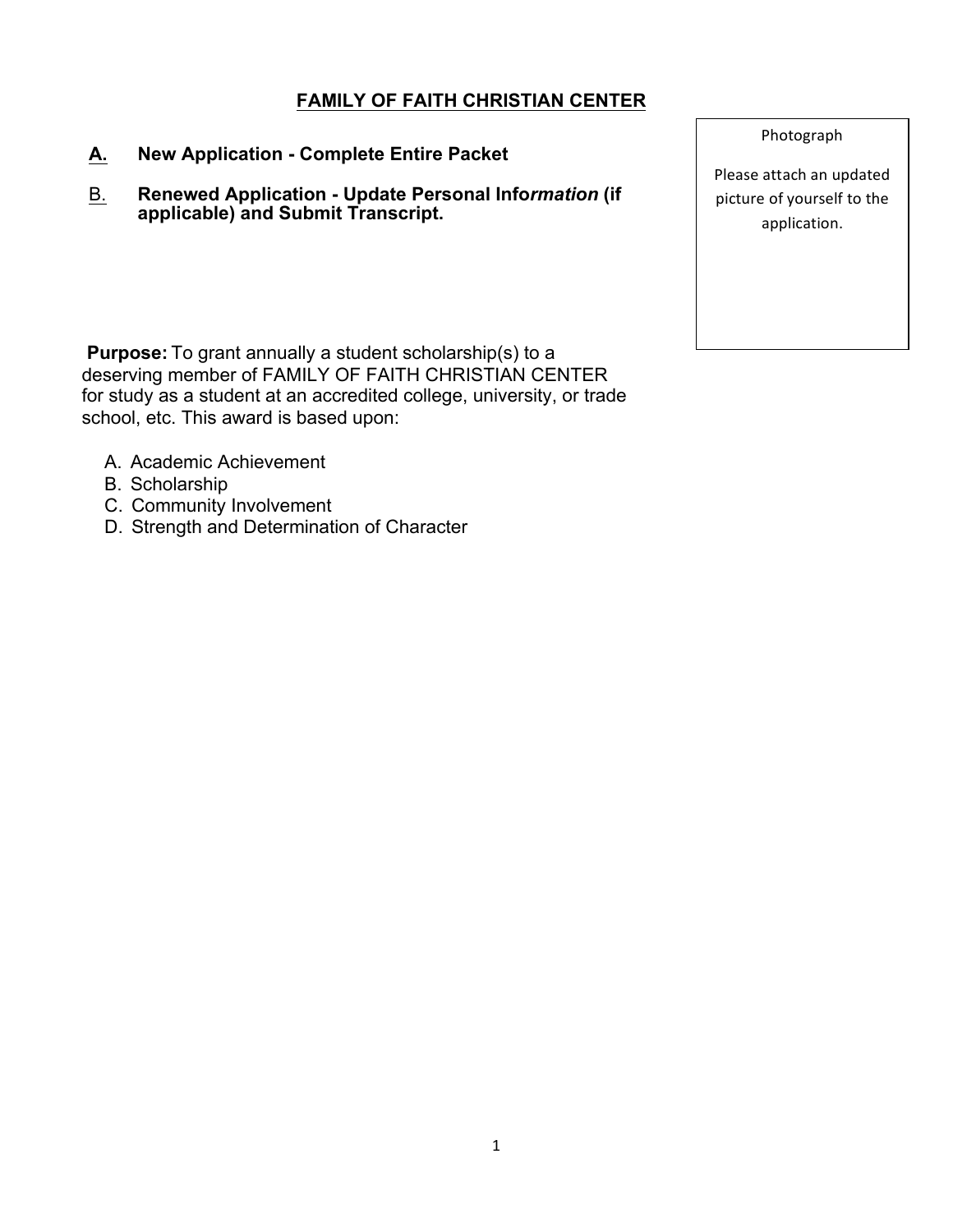| Date $\_\_$                        |              |                                  |  |
|------------------------------------|--------------|----------------------------------|--|
| Name                               |              |                                  |  |
| (Last)                             | (First)      | (Middle)                         |  |
| Home Address:                      | (Street No.) |                                  |  |
| (City)                             | (State)      | (Zip Code)                       |  |
|                                    |              |                                  |  |
| Contact Phone #:                   |              | Email Address: The Real Address: |  |
| <b>Current Church Involvement:</b> |              |                                  |  |

### High Schools attended (for any length of time; however short)

| Name | Location | From | ™о |
|------|----------|------|----|
|      |          |      |    |
|      |          |      |    |
|      |          |      |    |

Have you applied or do you plan to apply to any other scholarships in pursuing your educational goals?

Yes No If yes, please indicate which Network Channels No. 1996.

|  |  |  |  | Have you taken the Scholastic Aptitude Test of the College Entrance Examination Board? |  |
|--|--|--|--|----------------------------------------------------------------------------------------|--|
|  |  |  |  |                                                                                        |  |
|  |  |  |  |                                                                                        |  |

| ρc<br>v | Νo | Dates taken: |  |
|---------|----|--------------|--|
|         |    |              |  |

If yes, indicate highest scores: Verbal Math

If no, when do you expect to take the test?

 $\mathcal{L}_\text{max}$  , we have the set of the set of the set of the set of the set of the set of the set of the set of the set of the set of the set of the set of the set of the set of the set of the set of the set of the set of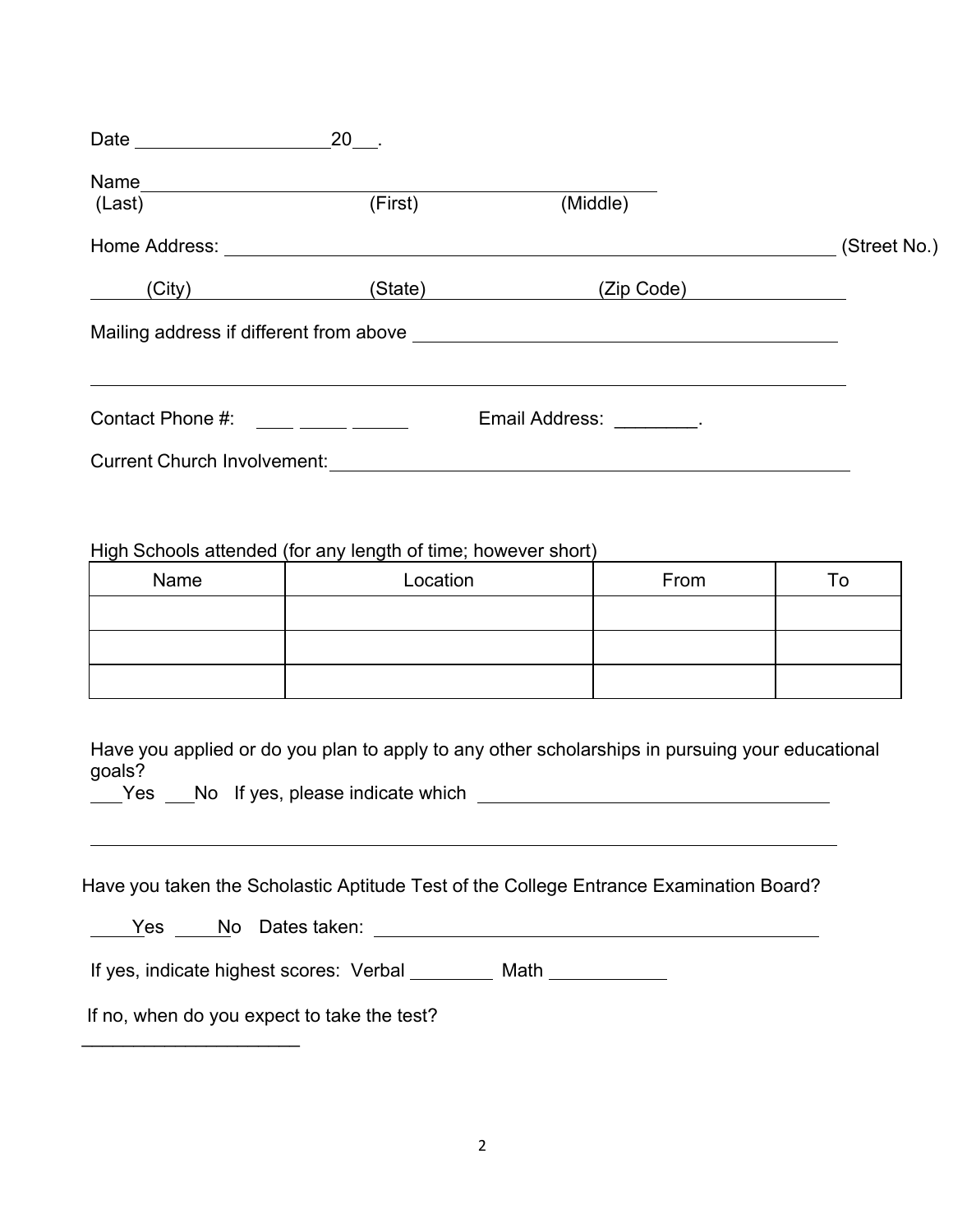Please list your extracurricular and community activities (excluding jobs) during the past three or four school years in order of their interest for you.(Examples: student government, dramatics, athletics, debating, publications, bands or orchestra, fraternity or sorority, Boy or Girl Scouts, 4-H Club, church groups, Red Cross, etc.). Please list all leadership positions held during your high school education.

| <b>ACTIVITY</b> | <b>APPROXIMATE DATES</b><br>OF PARTICIPATION | POSITIONS HELD,<br>HONORS WON,<br>ETC. |
|-----------------|----------------------------------------------|----------------------------------------|
|                 |                                              |                                        |
|                 |                                              |                                        |
|                 |                                              |                                        |
|                 |                                              |                                        |
|                 |                                              |                                        |
|                 |                                              |                                        |
|                 |                                              |                                        |

Your Work Experience - Please list jobs (including summer employment you have held in the past four years. Please list all leadership positions held during your high school education.

| Job | Employer | Approx.<br>Dates | Approx.<br>Hrs/Wk |
|-----|----------|------------------|-------------------|
|     |          |                  |                   |
|     |          |                  |                   |
|     |          |                  |                   |
|     |          |                  |                   |
|     |          |                  |                   |
|     |          |                  |                   |
|     |          |                  |                   |

Describe your educational goals and your reasons for having chosen the particular course of study in which you expect to enroll. Identify 1 or 2 issues your field is facing today and why you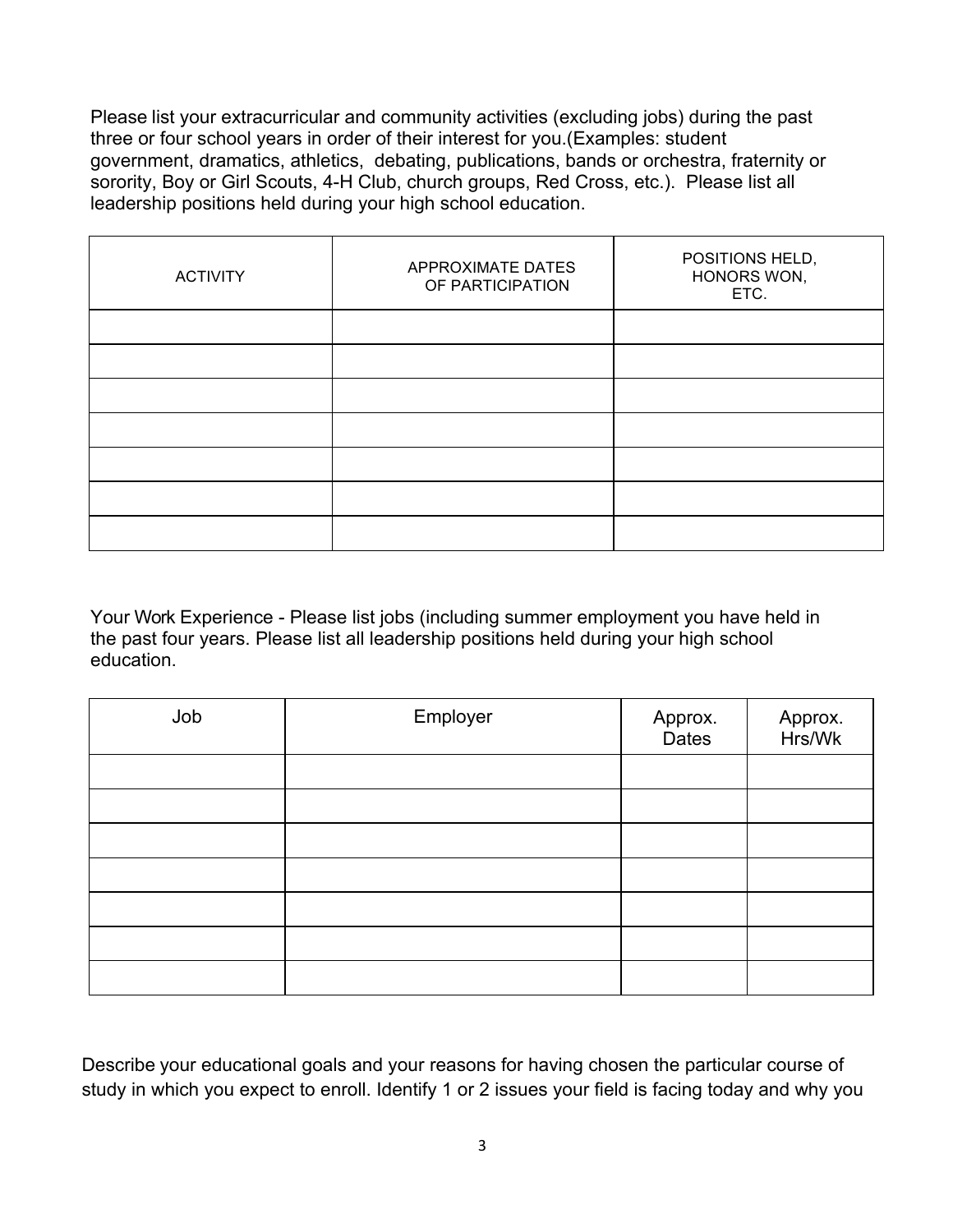feel it is an issue? Explain the importance of (your major) in today's society. **For New Applicants ONLY**

(This statement may be submitted in either typed or clearly handwritten form.)

To what college. University or trade school, etc. have you filed application for admission?

To what college, university, trade school, etc. have you been accepted? Which school are you attending?

# AFFIRMATION OF APPLICATION

To the best of my knowledge, the information reported in this application is correct.

Date Signature Signature

## **APPLICATION INSTRUCTIONS**

Complete this application and the essay and return it along with a copy of your high school or college transcript to:

> Family of Faith Christian Center Attention: Scholarship Committee 345 E. Carson St. Long Beach, CA 90807

In addition, two (2) letters of personal reference from individuals in your school (counselor or teacher), AND a professional (outside of the educational field and not a family member) to be sent directly from such individual to the above address. Instruct the individuals to state in their letter their relationship to you (ex. teacher, neighbor, etc.)

### **CHECKLIST**

1) Application

2) High School Transcript

3) Essay